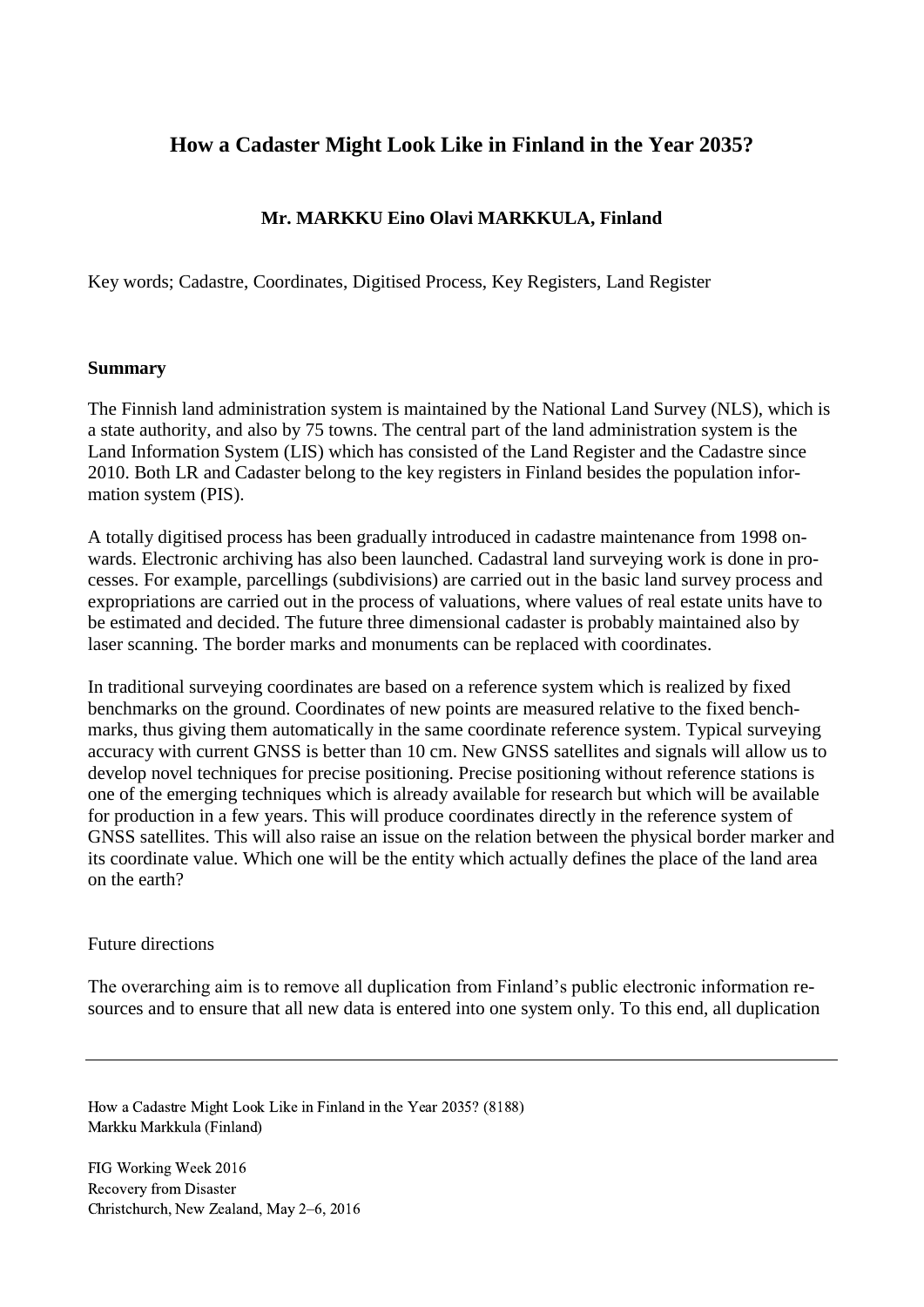must be eradicated and all databases utilising the key registers must be more closely linked to online interfaces.

Closer cooperation and forward planning are required in the drafting of legislation governing the key registers. Continued efforts are needed to address the issue of interface compatibility but there have also been calls for legislative harmonisation. The aim is to standardise user terms and conditions as well as data access requests and ultimately to develop a "one-stop-shop" via a functional and technical interface.

How a Cadastre Might Look Like in Finland in the Year 2035? (8188) Markku Markkula (Finland)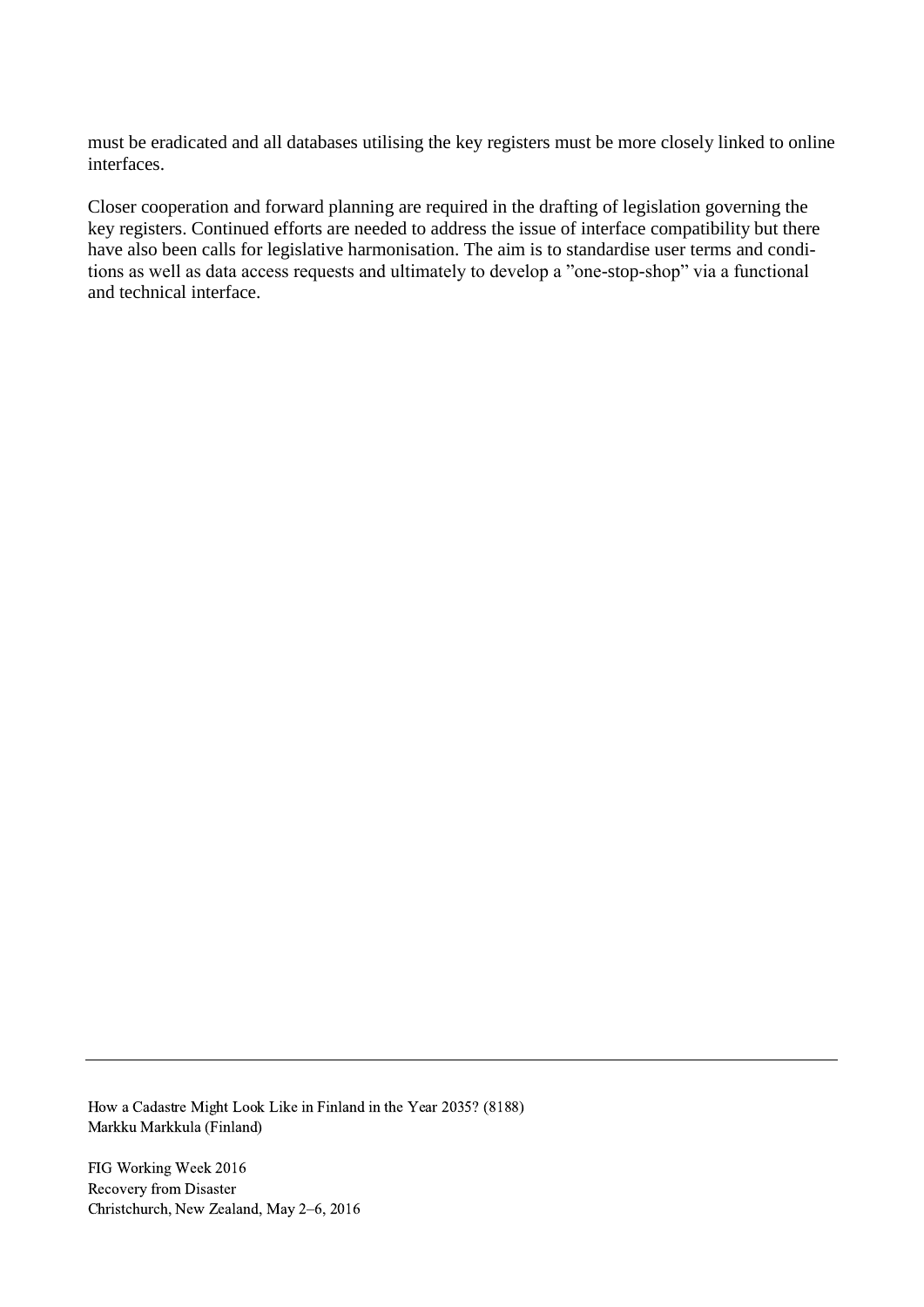# **How a Cadaster Might Look Like in Finland in the Year 2035?**

# **Mr. MARKKU Eino Olavi MARKKULA, Finland**

# 1. KEY REGISTERS IN FINLAND 2016

#### 1.1 Background

In the year 1980 National Research Council NRC) in the United States of America published a report *Need for a Multipurpose Cadastre* (NRC 1980). This report became and still was in the year 2007, a guidebook for land parcel data throughout the world. This observation was and still is striking because the 1980 report was written when the big changes in provision of spatial data made possible by geospatial technology and IT were just beginning. In the 1980 report the parcel map was called the cadastral layer. This layer was the primary spatial representation of land. The concept of multipurpose cadaster is depicted here.

How a Cadastre Might Look Like in Finland in the Year 2035? (8188) Markku Markkula (Finland)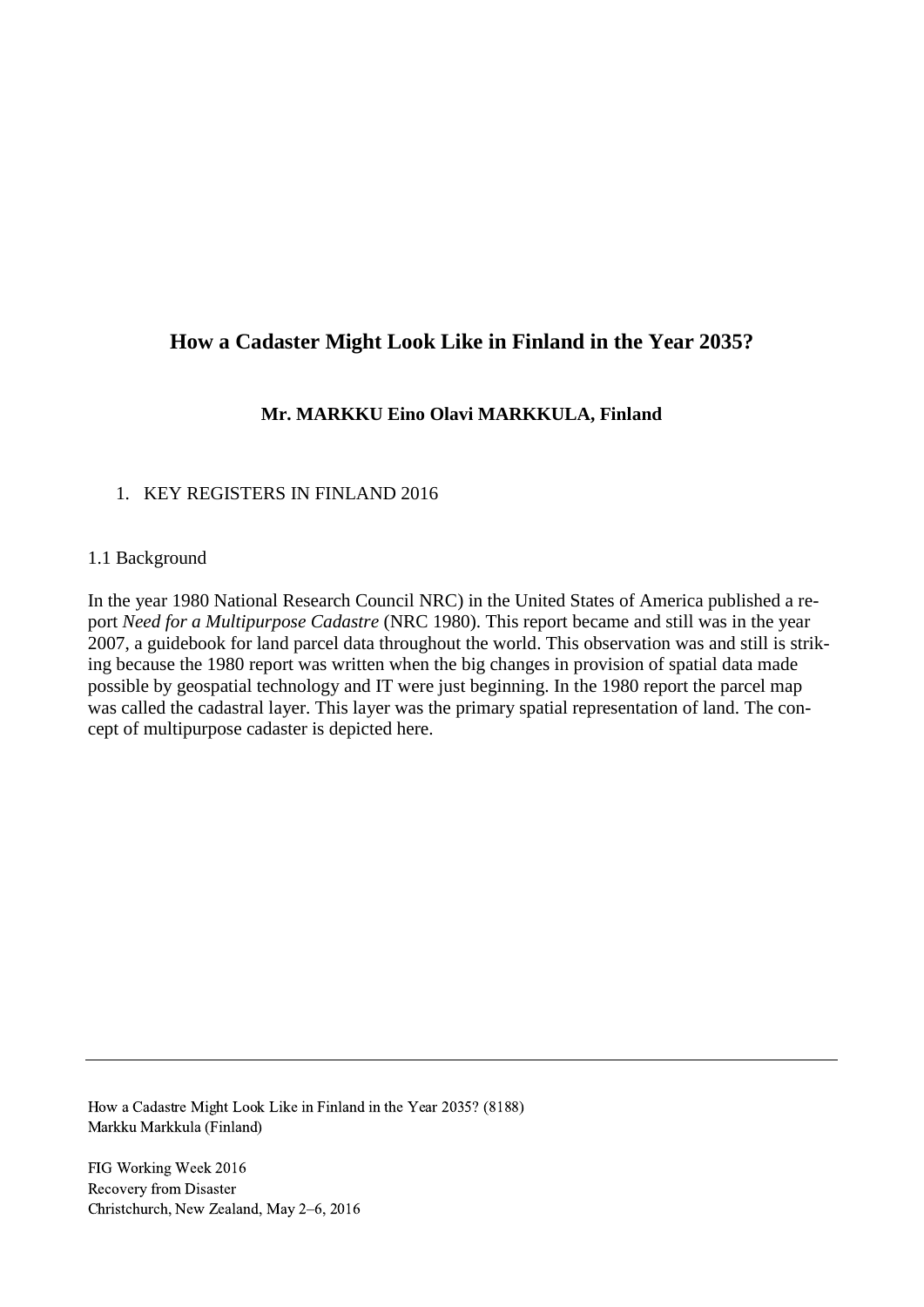

Links between parcel boundary maps and the locations of other land features are built on an underlying foundation of geodetic control information. Maps of parcel boundaries and of the location of land interests in parcels, such as easements rely on this geodetic control information. PINs allow for links between parcel maps in analog or digital form to the text of documents that describe the nature of the property rights associated with parcels. These links make possible the combination of records and information about both the nature and extent of land features and interests for the purposes of addressing the full range of land-related problems. (Epstein - Niemann Jr. 2014: Modernizing American Land Records. Order Upon Chaos. Pages 76 - 77)

Another picture which shows and describes the background of already existing totally digital Finnish Key Register system is below.

How a Cadastre Might Look Like in Finland in the Year 2035? (8188) Markku Markkula (Finland)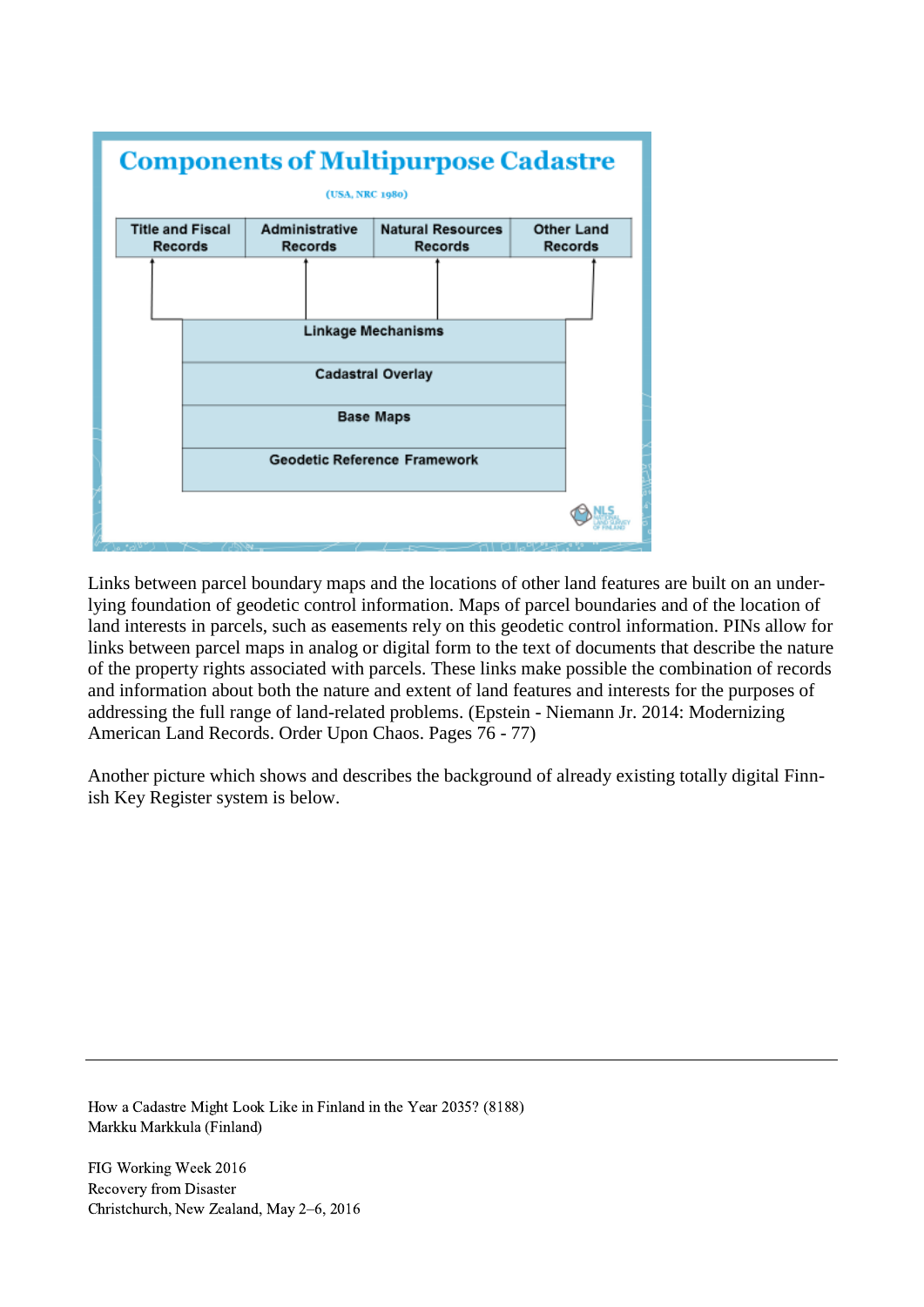

Finnish Key Register System as it is at the moment is enabled to information exchange between authorities. The third level of IT-infrastructure according to the picture above is possible to clinch in the future. One big advantage in Finland is the digital person register including all the Finnish citizens and most of the residents. This register is based on historical documents collected by church authorities in parishes around the country (parish registers).

The key principles depicted below regarding spatial, legal and institutional framework belong also to the background of the Finnish Key Register System.

How a Cadastre Might Look Like in Finland in the Year 2035? (8188) Markku Markkula (Finland)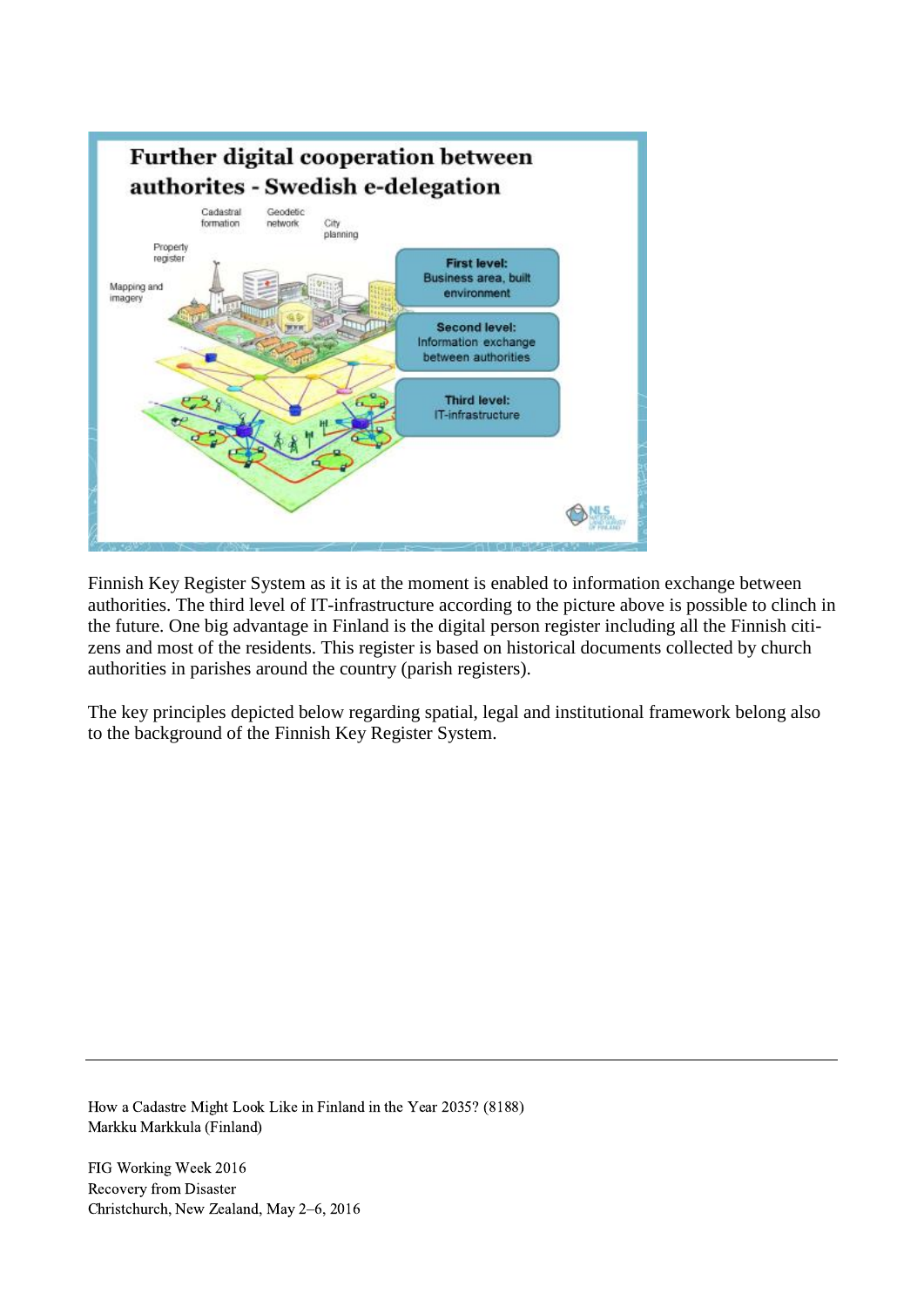# Fit-for-Purpose Land Administration

| <b>KEY PRINCIPLES</b>                                                                                                                                                                                                                                                                               |                                                                                                                                                                                                                                                                                                                   |                                                                                                                                                                                                                                                                                                                        |
|-----------------------------------------------------------------------------------------------------------------------------------------------------------------------------------------------------------------------------------------------------------------------------------------------------|-------------------------------------------------------------------------------------------------------------------------------------------------------------------------------------------------------------------------------------------------------------------------------------------------------------------|------------------------------------------------------------------------------------------------------------------------------------------------------------------------------------------------------------------------------------------------------------------------------------------------------------------------|
| <b>Spatial Framework</b>                                                                                                                                                                                                                                                                            | <b>Legal Framework</b>                                                                                                                                                                                                                                                                                            | <b>Institutional Framework</b>                                                                                                                                                                                                                                                                                         |
| • Visible (physical)<br>boundaries rather than<br>fixed boundaries<br>• Aerial / satellite imagery<br>rather than field surveys<br>• Accuracy relates to the<br>purpose rather than<br>technical standards<br>• Demands for updating and<br>opportunities for upgrading<br>and on-going improvement | A flexible framework<br>designed along<br>administrative rather than<br>judicial lines<br>• A continuum of tenure<br>rather than just individual<br>ownership<br>Flexible recordation rather<br>٠<br>than only one register<br>Ensuring gender equity for $\vert \bullet \vert$<br>٠<br>land and property rights. | • Good land governance<br>rather than bureaucratic<br>barriers<br>• Holistic institutional<br>framework rather than<br>sectorial silos<br>• Flexible IT approach rather<br>than high-end technology<br>solutions<br>Transparent land<br>information with easy and<br>affordable access for all<br>(WB 2016 Wash, D.C.) |

## 1.2 Structure

The Finnish key registers include natural persons, real estates, buildings, enterprises, corporations and foundations. Besides that also topographic database belongs to key registers though no legislation concerning it does not exist. The structure of the key registers in Finland at the moment is shown below.

How a Cadastre Might Look Like in Finland in the Year 2035? (8188) Markku Markkula (Finland)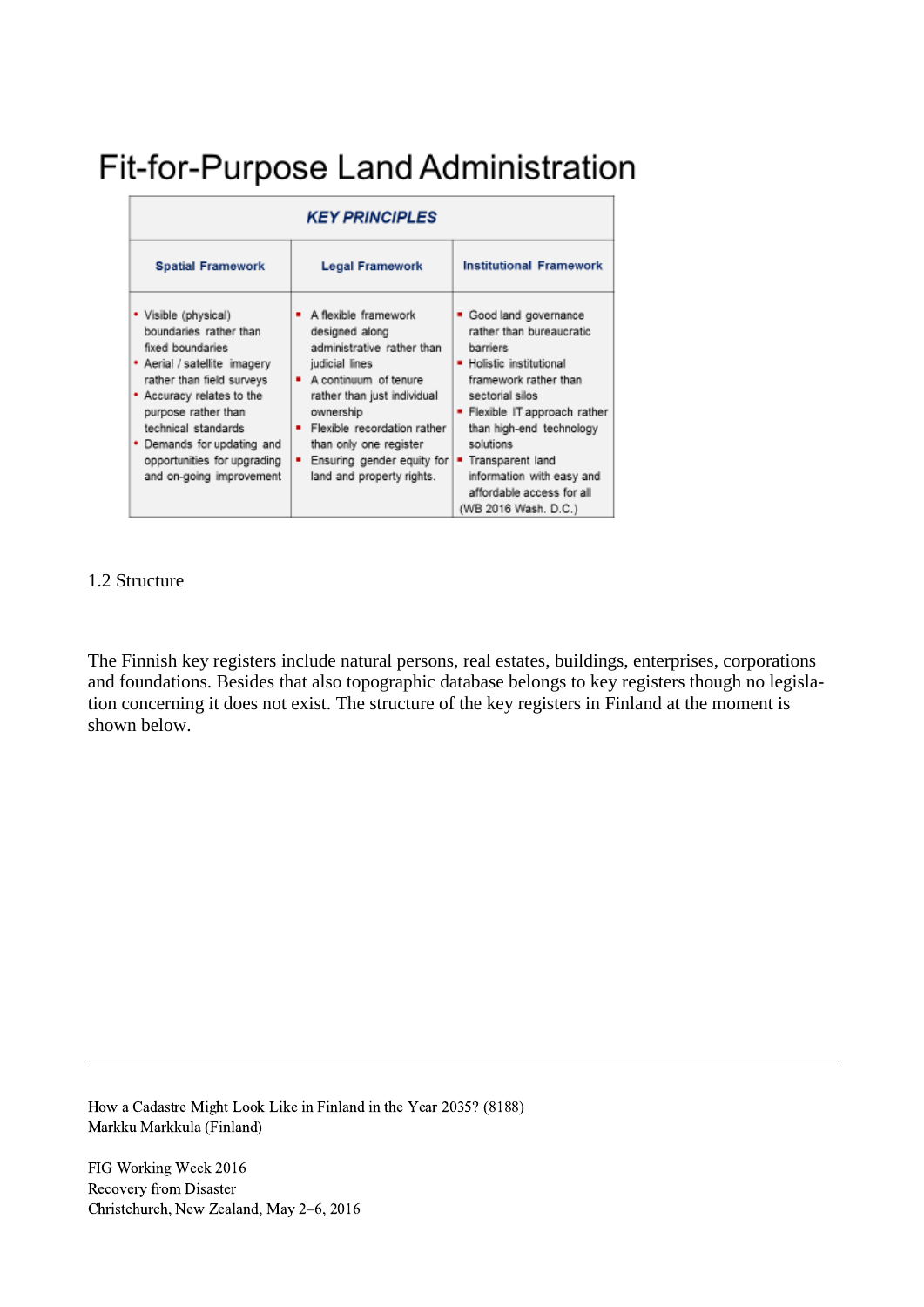

# 1.2 Land Information System (LIS)

National Land Survey (NLS) and 75 municipalities update the Finnish cadastre. NLS maintains the register. One common register has existed since 2005 which has nationwide coverage. Both land and water areas are recorded. Also water areas can be recorded and identified as real estates and cadaster units. Water areas as well as land areas can be a privately owned and separate cadaster units cadaster number (or identifier). The Finnish Cadastral System is quite similar to the Swedish System.

Land Register maintenance has been a task for Local Courts from historical times in Sweden and in Finland. However, the legislation has changed and NLS has updated and maintained land register in Finland since 2010. LIS should include also other Agencies' data. Land use plans are archived by municipalities. Building restrictions and future areas for detailed planning are unfortunately not completely included to LIS information at the moment.

Information regarding buildings and their ownership is maintained by Population Register Centre. NLS has access to this information which is lamentably not complete.

How a Cadastre Might Look Like in Finland in the Year 2035? (8188) Markku Markkula (Finland)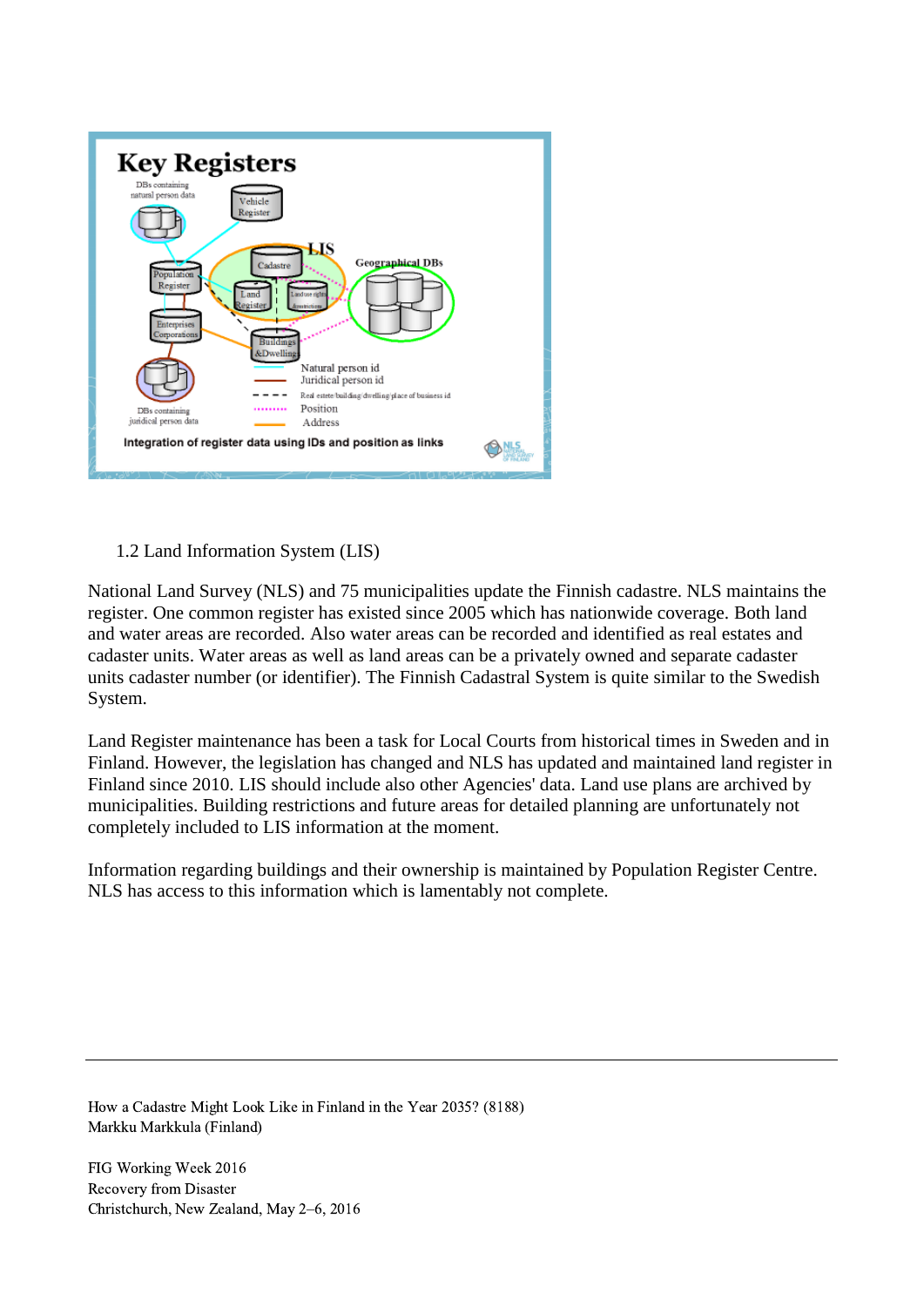

# 1.3 Cadastre

Cadastre is one part of LIS as mentioned above. Contents of cadastre are based on legislation. Cadastre includes property division with plots and real estate units inclusive shares in common areas Connected rights as easements (servitudes) and usufructs inclusive certain restrictions to property owners rights are all recorded in cadastre. Cadastral index map depicts the property division with easements and certain other rights. Property division consists of register units, their identifiers and boundaries

Part of cadastral data has negative and positive faith and credit. This means for example that State of Finland is obliged to pay compensation for errors in the cadastre that are the consequence of decisions taken in cadastral surveys since 1 of July, 1985.

How a Cadastre Might Look Like in Finland in the Year 2035? (8188) Markku Markkula (Finland)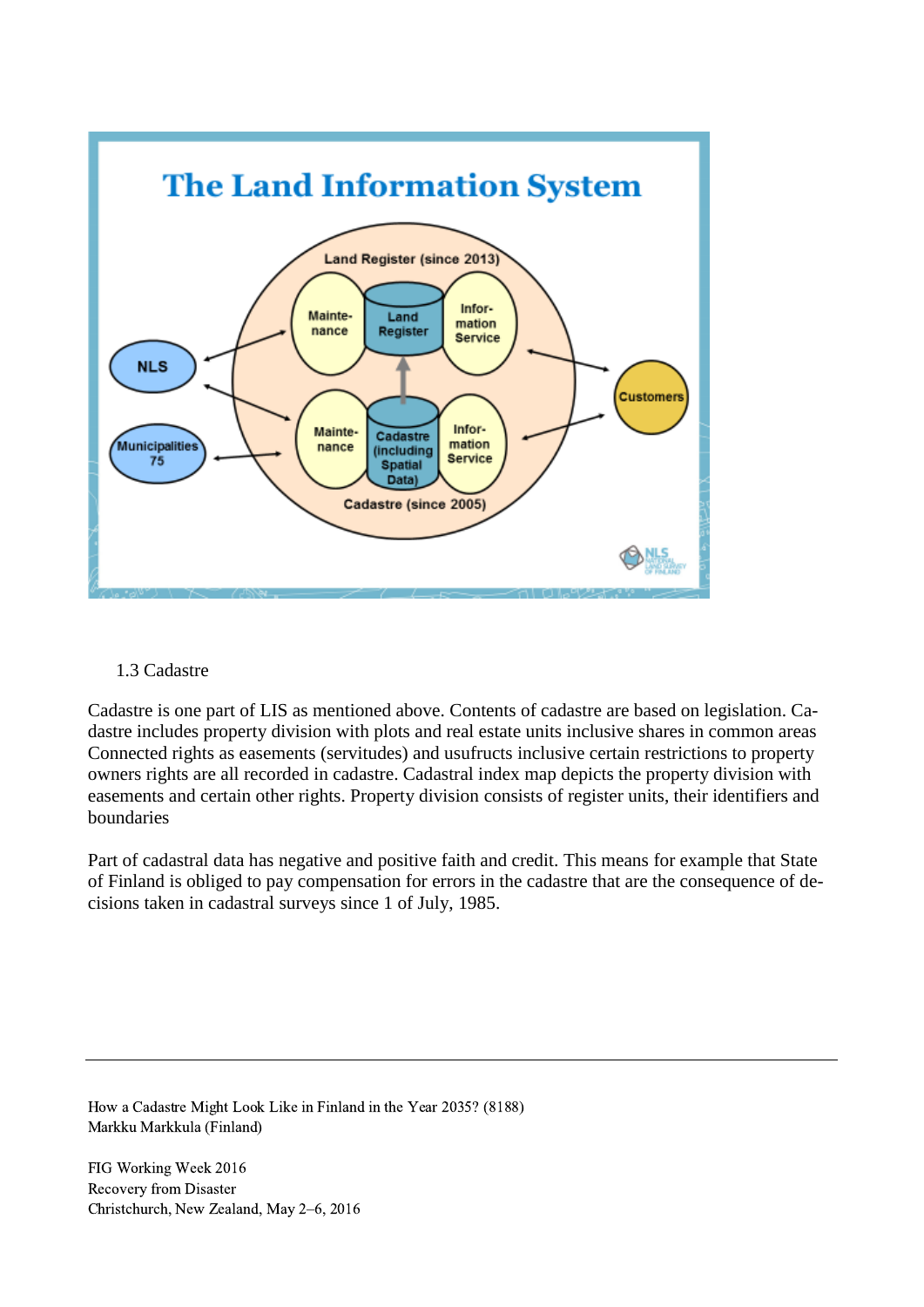

# 1.4 Land Register

Land Register has a nationwide coverage. Contents of Land Register include titles and mortgages. All data has negative and positive faith and credit. State of Finland can be obliged to pay compensation for any errors.

# 1.5 Population information system

Population Register Centre and local register offices update and maintain the population information system. Population information is basic information related to the identification of people (Personal data) and buildings (Building data) That all is recorded in the Population Information System which is is the most frequently used key register in Finland.

Personal data includes person's name and personal identity code (person ID). Besides that address, citizenship, native language (Finnish, Swedish or Sami languages), family relations and date of birth(and death) are recorded.

Population Information System also contains building data. According to law, building code, location,

owner's name, area, facilities and network connections are recorded. Concerning buildings are also recorded the intended use of the building and the year of construction.

How a Cadastre Might Look Like in Finland in the Year 2035? (8188) Markku Markkula (Finland)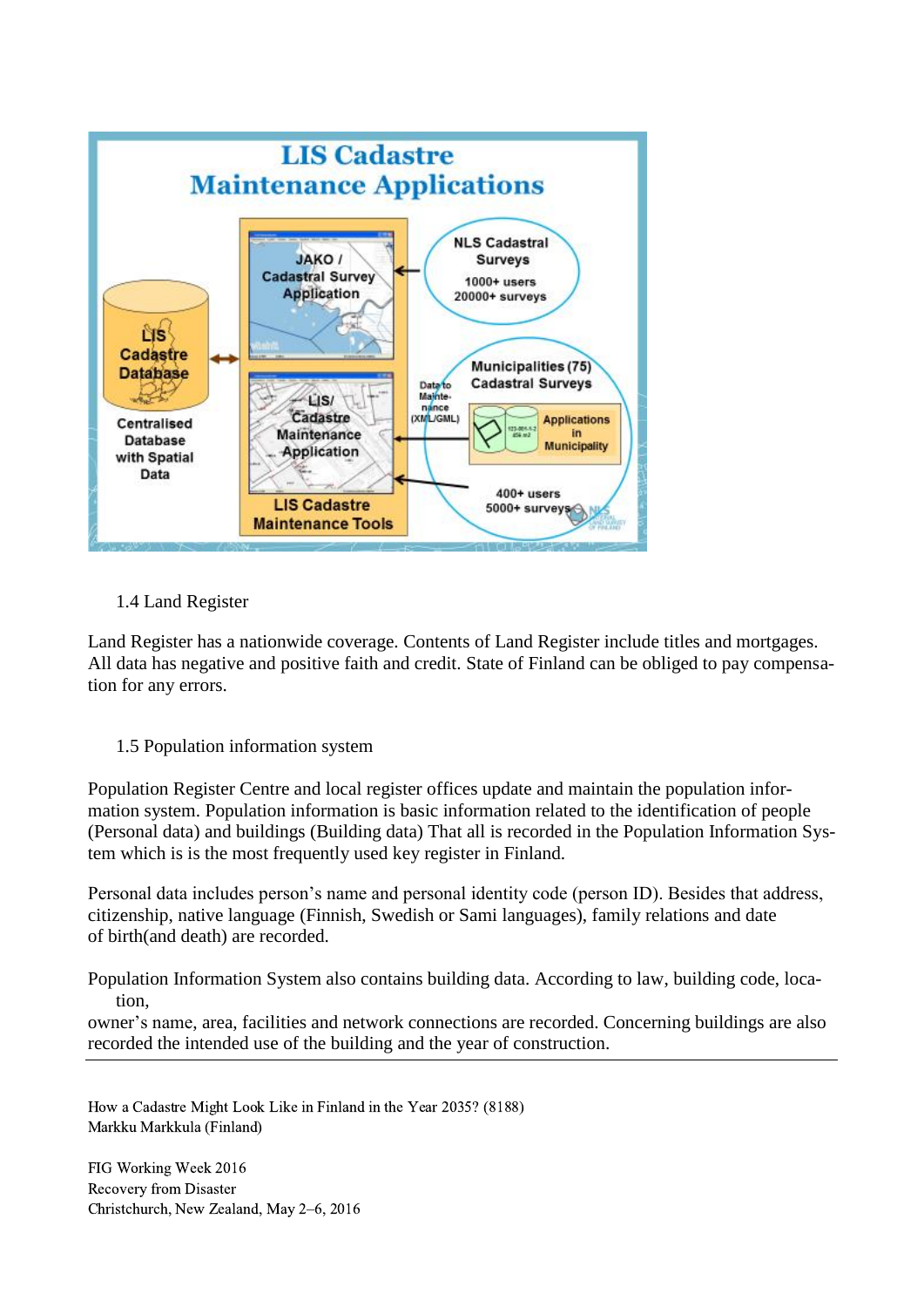## 1.6 Other Parts of System of Key Registers

Key registers in Finland also consist of Trade Register including enterprises, companies and corporations. Apartments and condominiums (housing associations) are not yet separately digitally recorded but a plan of a digital register exists. Companies e.g. actually housing associations which administrate block of flats, semidetached houses and detached houses are registered in Trade Register. The system of housing associations which administrate the block of flats is unique in the world, as far as we know in Finland.

Topographic Database includes geographic information which is a base for all maps of Finland. This Database consists of up-to-date information on terrain and the built-up environment. It also depicts

the power lines, water areas, place names, address data, road data, contour, etc.

Purchase Price Register includes information which is received from Public Purchase Witnesses. These authorities witness de facto all real estate conveyances in Finland and they are obliged to report on transactions to NLS and also to municipality. Purchase Price Register is based on this information and the register includes just real estate sales and other transactions which *de facto* have been done. The register includes real property conveyances since the early 1980's and its reliability is high.

# 2. ELECTRONIC PROPERTY TRANSACTION SYSTEM IN FINLAND

Electronic Property Transaction System is a web-based application which enables electronic transactions related to real estate conveyance. One ICT-service includes both real estate transaction and mortgage management systems. Service was launched in the year 2013. According to the legislation the service is provided by National Land Survey of Finland.

There are certain barriers to implementation. The use of the new digital system is not required in legislation. "Paper process" can still be used as a parallel to digital system. Real estate agents are still required to archive paper forms. Banks have not been able to eliminate their paper processes. Loan related papers are stored in vaults. At the moment there are around 3.5 million paper mortgage deeds.

To enhance the usage of the Transaction System certain legal reforms are required and are under process. Also some information and education is being delivered for real estate agents, municipalities, banks and integrators. The system of Public Purchase Witnesses is under consideration. In Finland no notary system is existing and is not being planned. NLS as a Land Register authority makes

How a Cadastre Might Look Like in Finland in the Year 2035? (8188) Markku Markkula (Finland)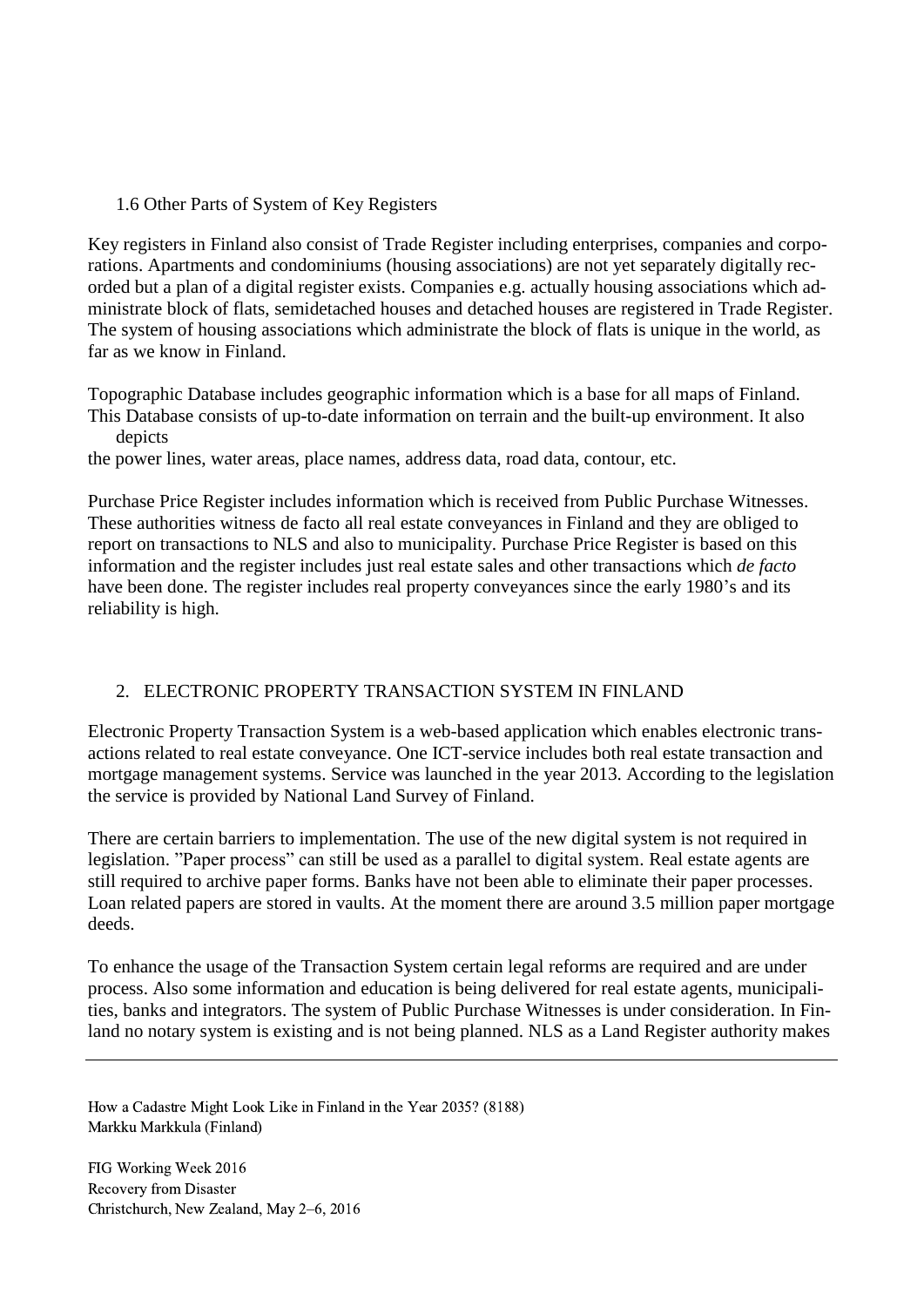controls if needed prior to giving a title. Also long time leased land areas can be used as a collateral if the contracts have been recorded in the LR and if the leasehold has an identifier.

One aim in Finland is to create a reliable "one-stop-shop" digital land conveyance system from digital sales agreement to land registration and subdivision which enables the usage of the new real estate unit or plot as a collateral. The process will be very quick with interfaces to other authorities registers where information can be obtained and checked immediately under processing.

## 3. REAL ESTATE BORDERS

When it concerns the future cadastre in Finland one aim here is to launch within approximately in a decade a coordinate-based cadaster. However, some research and development work is yet to be done. Besides that the legislation must probably be reformed.

There has been some organisational reforms concerning National Land Survey in Finland under the last years. This enables NLS to further focus on research which provides opportunities to develop the quality of the cadastre and also the quality of coordinates of the real estate borders. After publication of following picture has FGI been called Finnish Geospatial Research Institute. Center for Geographic Information has not been used at all.

| <b>The NLS in 2015</b> |                                                                                                                                                                                                                                                                                                                                                                                                                                                                                                                                         |  |
|------------------------|-----------------------------------------------------------------------------------------------------------------------------------------------------------------------------------------------------------------------------------------------------------------------------------------------------------------------------------------------------------------------------------------------------------------------------------------------------------------------------------------------------------------------------------------|--|
|                        | FINNISH GEODETIC<br>INSTITUTE<br><b>Tike</b> <sup>%</sup>                                                                                                                                                                                                                                                                                                                                                                                                                                                                               |  |
|                        | The Finnish Geodetic Institute (FGI) is a<br>Information Centre of the Ministry<br>of Agriculture and Forestry<br>research and expert institute that carries out<br>develops and maintains data<br>research and development for spatial data<br>systems in ministry's adminstrative<br>infrastructures<br>sector<br>Director General<br>Central<br>iministratio<br>Operation units<br><b>Centre for IOT Services</b><br>Production<br><b>Administration</b><br><b>Centre for</b><br>1400<br>290<br>120<br><b>Geographic Information</b> |  |
|                        | National Land Survey of Finland (NLS) produces and provides information and services in<br>real estate, topography and the environment for the needs of citizens, other customers and<br>the community at large. The National Land Survey is responsible for Finland's cadastral<br>system and general mapping assignments. It also promotes the shared use of geographic<br>information.                                                                                                                                               |  |

Professor Markku Poutanen from FGI (Finnish Geospatial Research Institute) has made some preliminary studies regarding the background of the coordinate cadaster. I will take some extracts from

How a Cadastre Might Look Like in Finland in the Year 2035? (8188) Markku Markkula (Finland)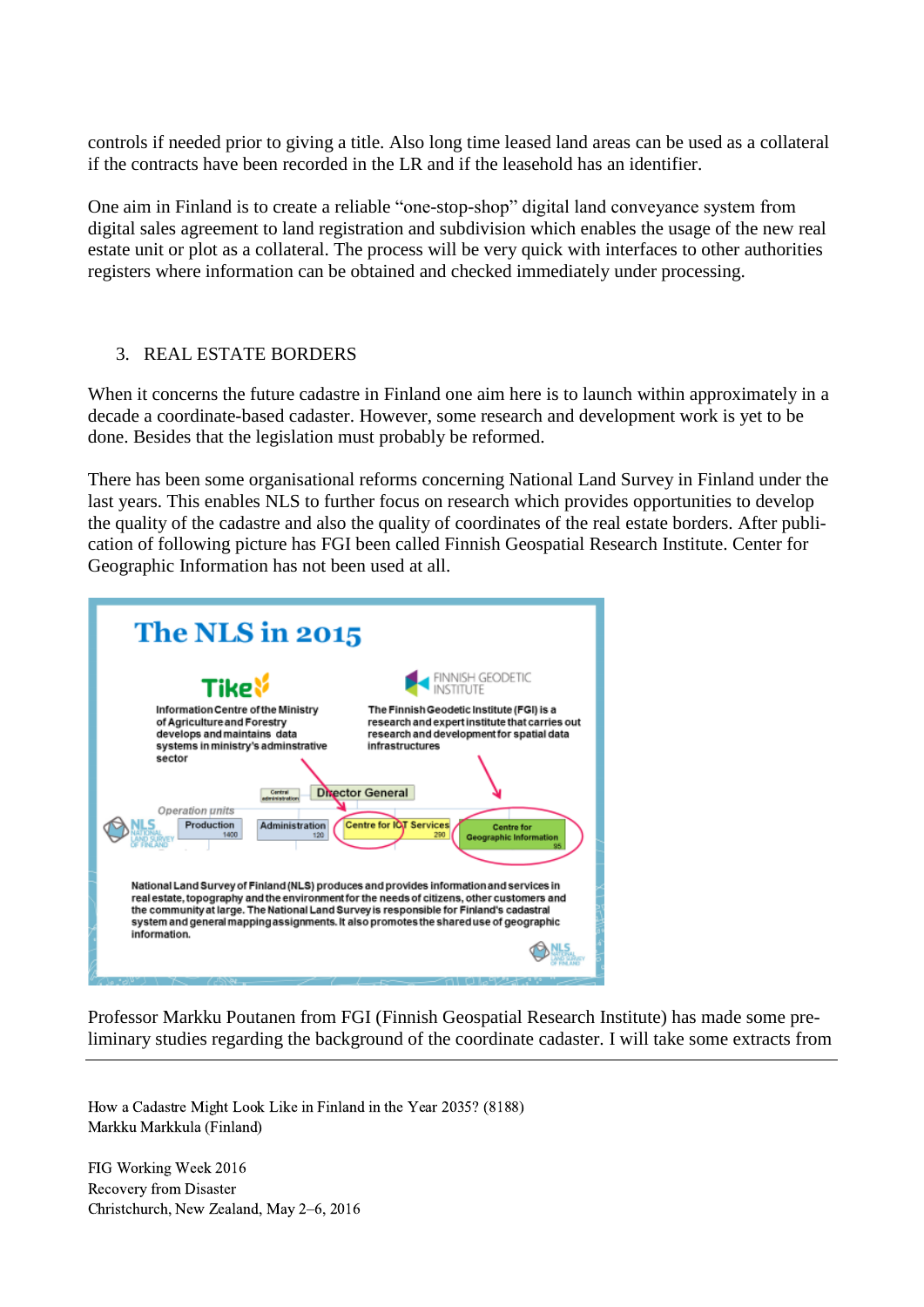his studies here. He delivered a presentation in IPRA CINDER Congress in Dubai 2016 regarding this issue. In his presentation Poutanen discussed the needs and the benefits of technical development in GNSS positioning. With emerging techniques one is faced with the problem of timedependent coordinates, crustal deformation and coordinate reference system. This will also raise an issue on the relation between the physical border marker and its coordinate value. Which one will be the entity which actually defines the place of the land area on the earth?

"Traditionally all reference frames have been based on solid stable benchmarks on ground. However, situation seems to be changing towards what we call active control networks. It means that basic benchmarks are not anymore on ground but they are GNSS antennas of permanent networks the coordinates of which are controlled continuously."

"We have two possibilities, either their coordinates are used "as is", and we then get a timedependent coordinate reference system which is in the same system as the GNSS satellites produce their coordinates. Another possibility is to introduce a crustal movement model which "corrects" the movements in time to a fixed epoch of time. This approach leads to a similar result as the traditional fixed benchmark system. Problem is that we do not know all local movements in a sufficient accuracy (e.g. earthquakes)."

"Then there is coming a third technique, called PPP, Precise Point Positioning, with which one can get cm-level coordinates using one GNSS receiver only without any reference stations. Today this is still more on research approach but in a few years it will come for surveying practice. With this you are fully on GNSS satellite system and if needed to get back to a local system, a good crustal deformation model is needed locally."

So Poutanen's opinion is that within a decade or so we are in a situation when such techniques are in every-day use, and we must be prepared also on legal level how to handle the situation. Technically it is possible today, but it is more on mental level and legal issues how to handle coordinates of your land property which are continuously changing. Poutanen has no good answer on this today, but geodetic and surveying community must soon find the procedure how this is handled. Poutanen is chairing the EUREF-commission, so this topic will be discussed also there in near future. EUREF is the expert organisation to handle the reference frames in Europe.

During recent years the Global Navigation Satellite Systems (GNSS) has undergone remarkable changes. Foremost the new satellite systems, European Galileo and Chinese BeiDou have been developed rapidly. Two old systems, GPS and Russian Glonass are fully operational. In addition to the global ones, there are two regional systems under development, Japanese QZSS and Indian IRNSS. Before the end of this decade, the total number of navigation satellites will be more than 100. This means, that at any given time there are tens of navigation satellites visible anywhere in the world, and together with new-generation multi-GNSS receivers this leads to better accuracy and reliability in coordinate determination.

How a Cadastre Might Look Like in Finland in the Year 2035? (8188) Markku Markkula (Finland)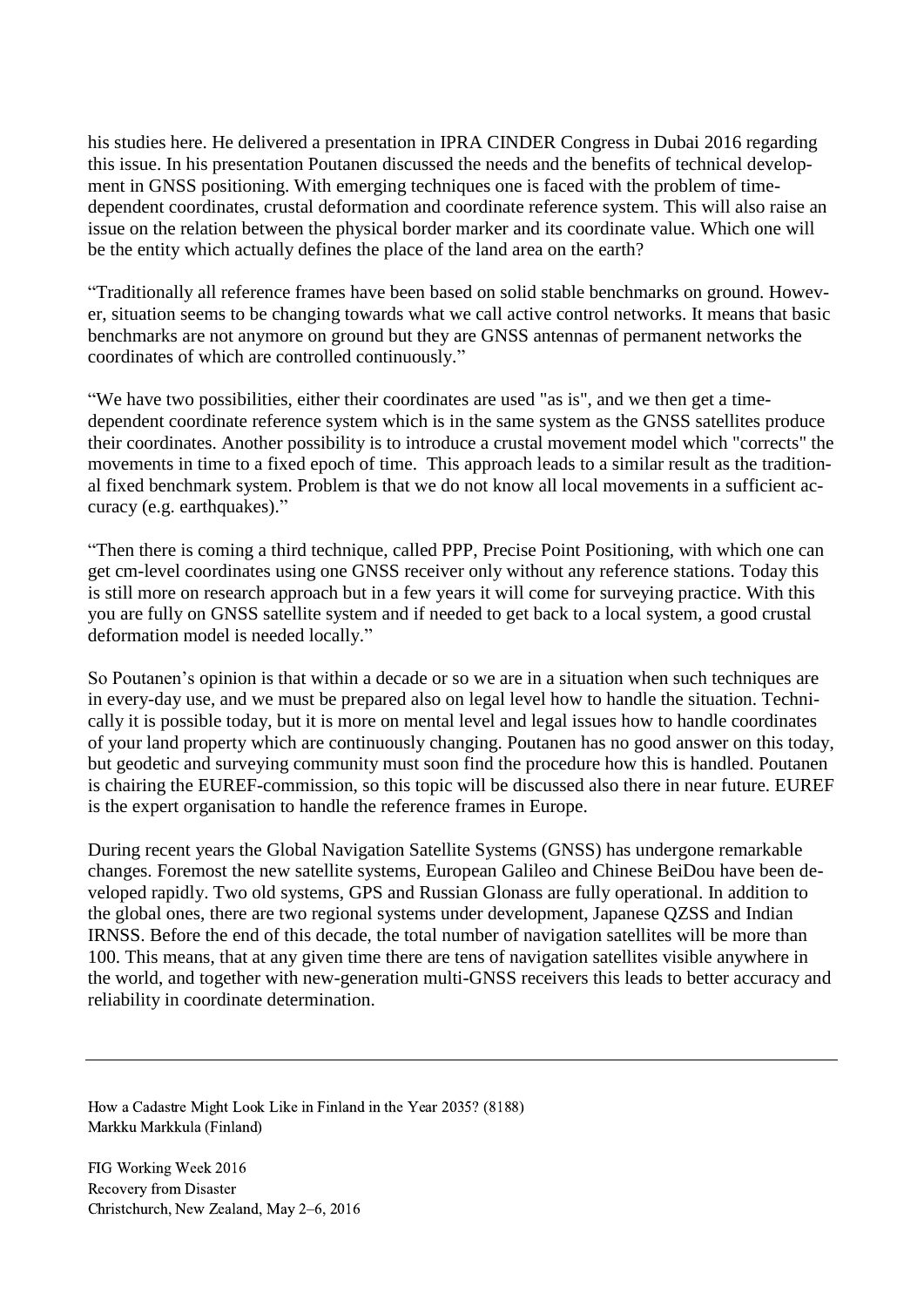In traditional surveying coordinates are based on a reference system which is realised by fixed benchmarks on the ground. Coordinates of new points are measured relative to the fixed benchmarks, thus giving them automatically in the same coordinate reference system. Typical surveying accuracy with current GNSS is better than 10 cm. New GNSS satellites and signals will allow us to develop novel techniques for precise positioning. Precise positioning without reference stations is one of the emerging techniques which is already available for research but which will be available for production in a few years. This will produce coordinates directly in the reference system of GNSS satellites.

Tradition to mark the land borders by cairns or other permanent markers fits well with the traditional surveying practice. Their position is fixed in the reference system used in the area and their coordinates are not time-dependent. There is no issue whether the land borders are based either on the markers or their fixed coordinates. The situation is changed dramatically if one uses precise positioning without fixed reference benchmarks. Coordinates are time-dependent and in the epoch of the measurement. New measurements at any other time will lead to different coordinates. One has to know the crustal motion (such as the motion of continents or regional tectonic deformation) on submillimetre accuracy to make the transformation from one epoch to another. Additional issue is to get the coordinate reference system to use them together with the existing coordinates of old markers.

## 4. Future directions

At the moment the cadastral land surveys are carried out with a digitised process which still can be enhanced. The next picture shows the current process. Communicating cadastral land surveys cannot be totally digitised because there is not legislation in Finland that allows informing of legal acts, which cadastral land surveys in Finland can be compared with, by e-mail or by more advanced digital means. Land owners in rural areas and older landowners in towns as well are not equipped with computers and internet. There are also people who always want have their documents and letters on paper. This is why the traditional method of delivering messages and documents to citizens are for the time being inevitable.

How a Cadastre Might Look Like in Finland in the Year 2035? (8188) Markku Markkula (Finland)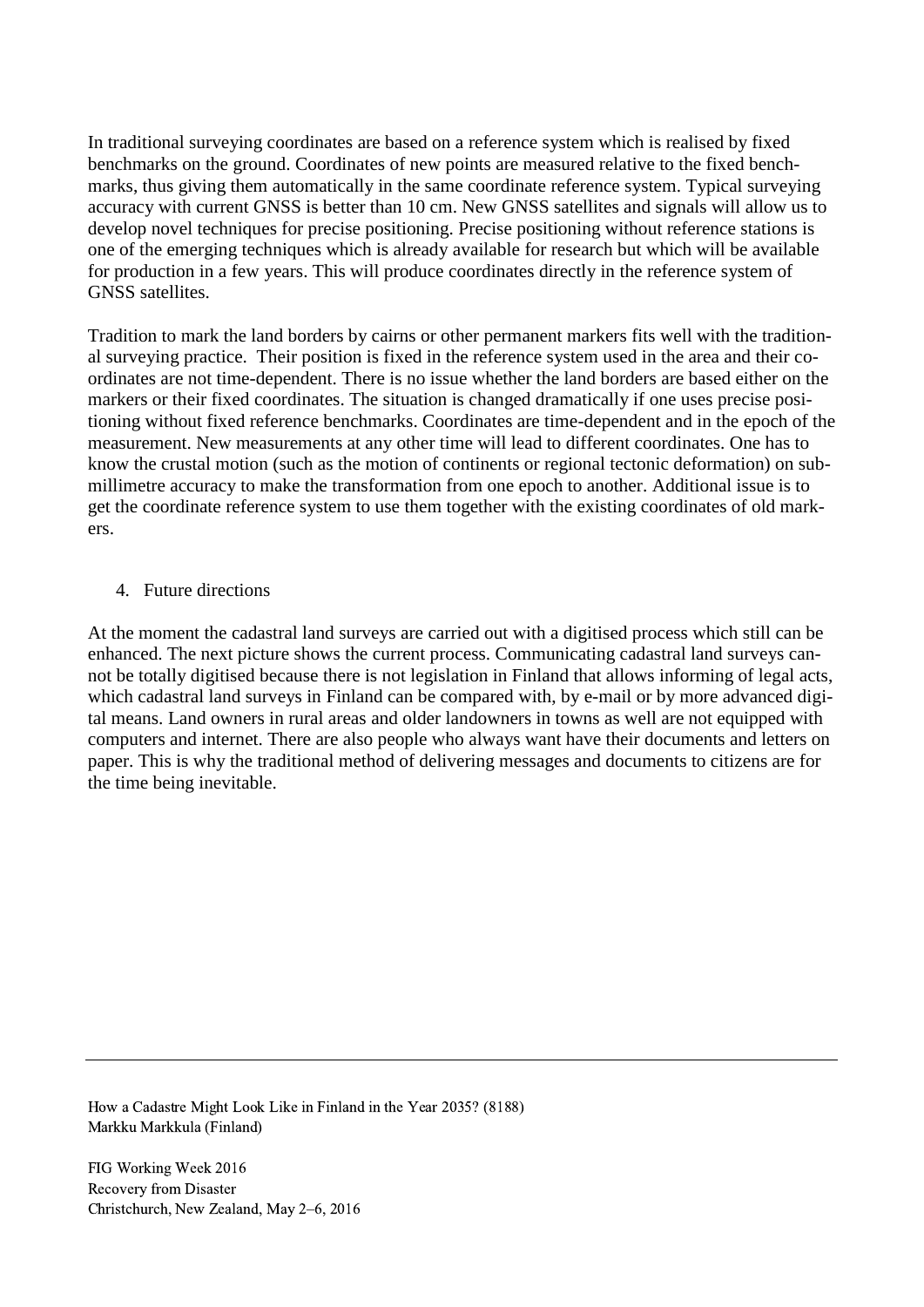

The overarching aim is to remove all duplication from Finland's public electronic information resources and to ensure that all new data is entered into one system only. To this end, all duplication must be eradicated and all databases utilising the key registers must be more closely linked to online interfaces.

The Swiss study of 4D-cadastre "Beyond the Limits", Discussion Paper 2014/1, with several authors gives us some hint regarding Cadastre 2035. Property division can be reconstructed not only up-to-date but also regarding a certain given point in time. Legal decisions concerning property borders are at the moment based on old documents produced under different times in cadastral land surveys. The eldest documents in Finland are from  $18<sup>th</sup>$  century written with pen using old-time Swedish. Cadastral Index Map can be developed and it will be able to reach a quality that enables its usage as a formal map. The accuracy of old maps is not the best possible. Several miles long borders between properties are not documented well in rural areas and particularly in Lapland. All future decisions concerning border disputes can be based on cadastral index map. That is not at the moment possible according to legislation but who knows what kind of cadaster we have in the year 2035.

There has also been discussions regarding so called 5D-cadastre. While maintaining the cadaster with so called "Big Data" which can be obtained for ex. from citizen's mobile phones or car navigation or positioning systems is one option in the future. However, a new application should be developed to enable the usage and analysing of this kind of information. Crowd sourcing is a possible future method of cadastre maintenance.

Closer cooperation and forward planning are required in the drafting of legislation governing the key registers. Continued efforts are needed to address the issue of interface compatibility but there

How a Cadastre Might Look Like in Finland in the Year 2035? (8188) Markku Markkula (Finland)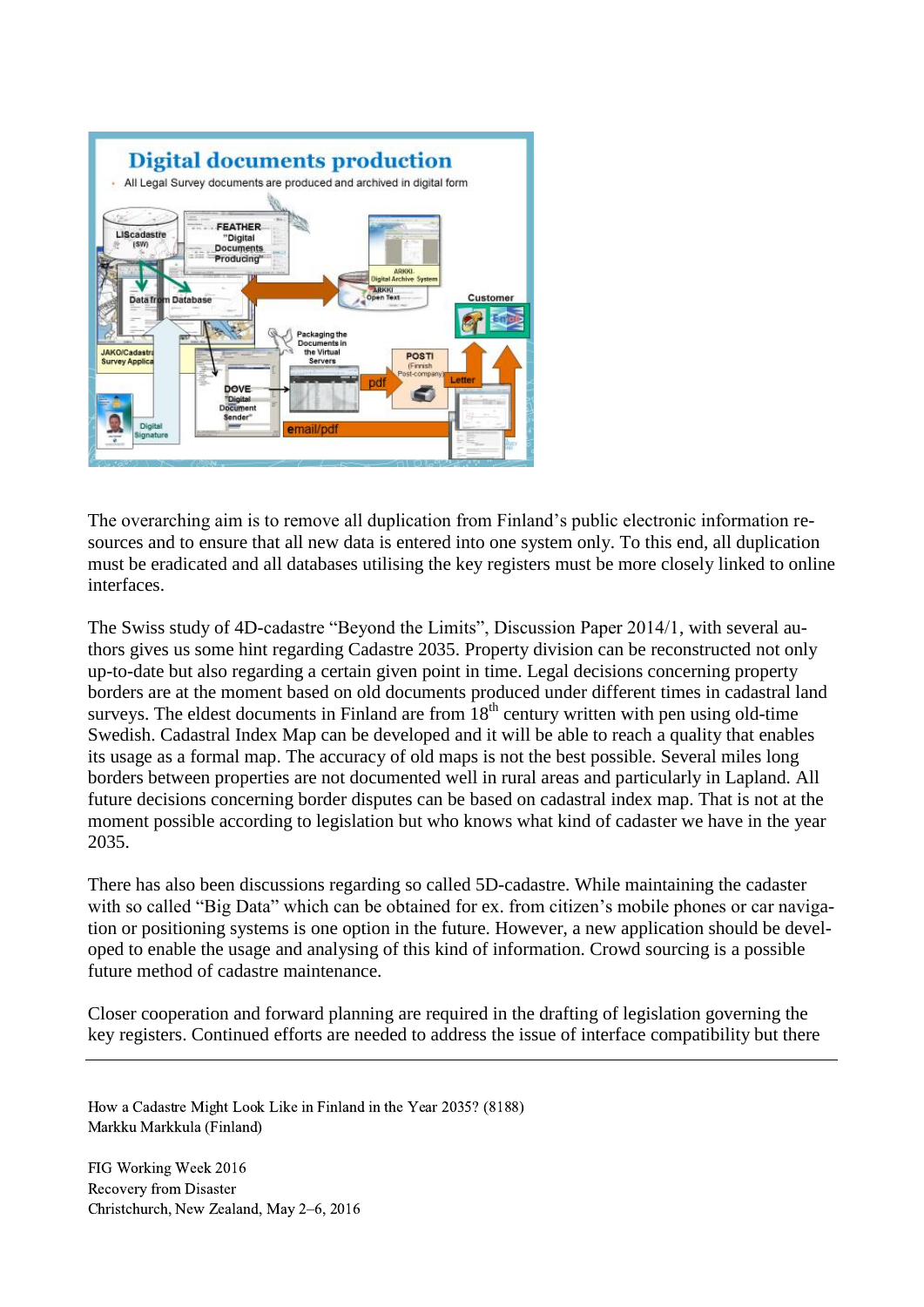have also been calls for legislative harmonisation. The aim is to standardise user terms and conditions as well as data access requests and ultimately to develop a "one-stop-shop" via functional and technical interface. Open access to all possible cadastral data is our aim balanced with individual privacy.

#### **Markku Markkula**



#### Biographical Notes

Markku Markkula is the Deputy General Director of the National Land Survey of Finland (NLS). The NLS is a governmental agency subordinate to the Ministry of Agriculture and Forestry. National Land Survey of Finland (NLS) produces and provides information on and services in real estate, topography and the environment for the needs of citizens, other customers and the community at large. The National Land Survey is responsible for Finland's cadastral system and general mapping assignments. It also promotes the shared use of geographic information. Markku has been working for National Land Survey of Finland since 1978. He started as a Practitioner before taking on the role of Engineer (Land Surveyor). After becoming a jurist he worked as a Judge at Land Court performing multiple judicial tasks for ten years. Since 2008 he has been Deputy Director General for National Land Survey where his main task is preparing legislation. His aim is to politically guide National Land Survey toward resolutions that create sustainable growth for the future. Markku has a Master of Law from Helsinki University and a Master of Science from Aalto University of Technology.

#### **Contacts**

#### [Markku.Markkula@NLS.fi](mailto:Markku.Markkula@NLS.fi)

National Land Survey (of Finland) tel+358408011330 Semaforbron 12 C

How a Cadastre Might Look Like in Finland in the Year 2035? (8188) Markku Markkula (Finland)